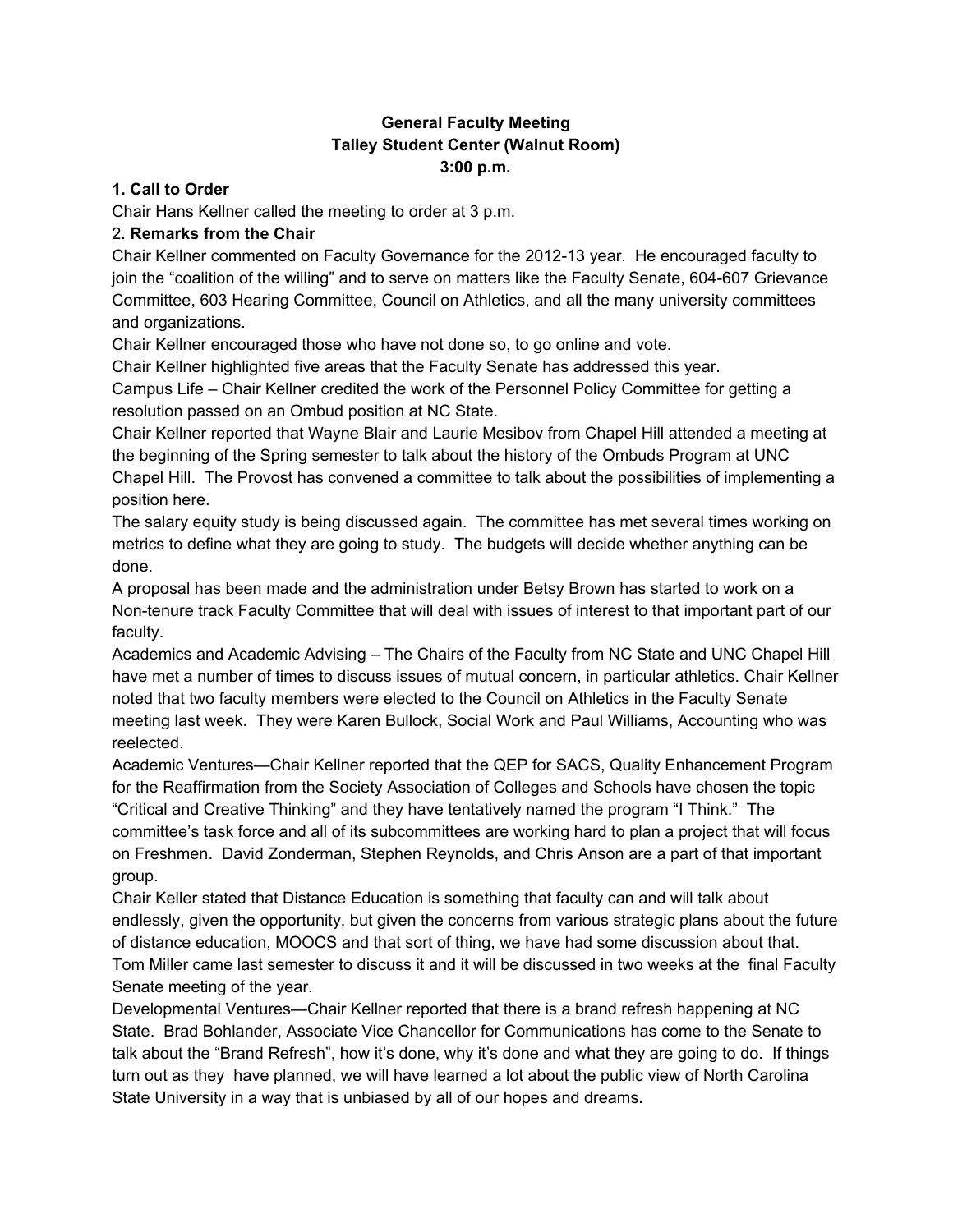The Campaign—Neven Kessler came to the Faculty Senate to discuss the campaign and how it will go to current expenses, endowments, facilities, etc. Other things related to the campaign are the campaign's priority venture headed by Mike Mullen, which comes under the category of looking for really big ideas. Mike wants to find university-wide big ideas that can potentially motivate a donor to say "that's an exciting thing for NC State, I'm interested in it and I'm going to think about that in a big way," and many groups on campus are thinking about these "Big Ideas" for the university. One of the groups that is also looking for big ideas is Centennial Campus.

Centennial Campus has what I remember it calling itself, the Centennial Vision 2034 and they are looking for big ideas about what Centennial Campus can become. Having attended one of these meetings I think it is one of the most interesting things NC State has going for it right now and I might add that the Faculty Senate for the second time in its history will meet in two weeks on Centennial Campus.

Chair Kellner stated that the need for a "one-campus" policy has come up in campaign priorities and in the Centennial Vision statement. The fear is that the growth of Centennial Campus and all the ambitions and big ideas they have may draw the two campuses apart and may reaffirm all the many different splits we have within the university and among the faculty. I think the first step that is needed is an attempt to physically join the campuses and then to make it work for the entire university.

## **3. Remarks from Chancellor Woodson**

Chancellor Woodson discussed the current status of the budget.

Just to remind you, we are in a very different environment in the State of North Carolina. We have a new General Assembly where more than 65% of the members have been members for two years or less. We have for the first time in more than 130 years, a Republican Governor and a Republican Legislature, which is certainly bringing a lot of changes with it. At this time I will report on what we know about the governor's proposed budget. There is some good news and there is some bad. Just to remind you, the Governor's budget is not "the budget." In fact, the General Assembly regards the Governor's budget as dismissed out of hand, it's just something that is written down, so the General Assembly does what they want to do and when it's all done, hopefully it will be signed by the Governor.

The Governor's proposed budget would fully fund enrollment growth and that is about \$50M to the system. We are a big part of enrollment funding so that is a good thing. Also, the governor has proposed a budget that would fund some of the elements of General Administration or the Board of Governors strategic plan. The governor likes a number of the elements around research and economic development, while it is not a comprehensive agenda, it is an agenda that to a certain extent engages NC State since it includes areas like big data, advanced manufacturing, and Pharma Engineering, so there are some good things in there for NC State.

The bad news is that the Governor proposed about \$139 million in reductions to the management flexibility budget, which is the budget that all the UNC campuses use to operate the universities. To put it into context, the UNC System has a total budget of \$2.5 billion, so it is a significant cut and it is a cut at a time when we have gone through a period of three or four years of reduced budget, so it is a bit surprising particularly in light of the growing economy, but there are some strongly held views in the budget office of the governor's office and in other parts of state government that the university system has been treated exceptionally well for a long time and that has played out in this budget request. So, there is about \$139 million reduction recurring and there is also nonrecurring cost to the universities assuming that at the end of this biennium or two year budget that things would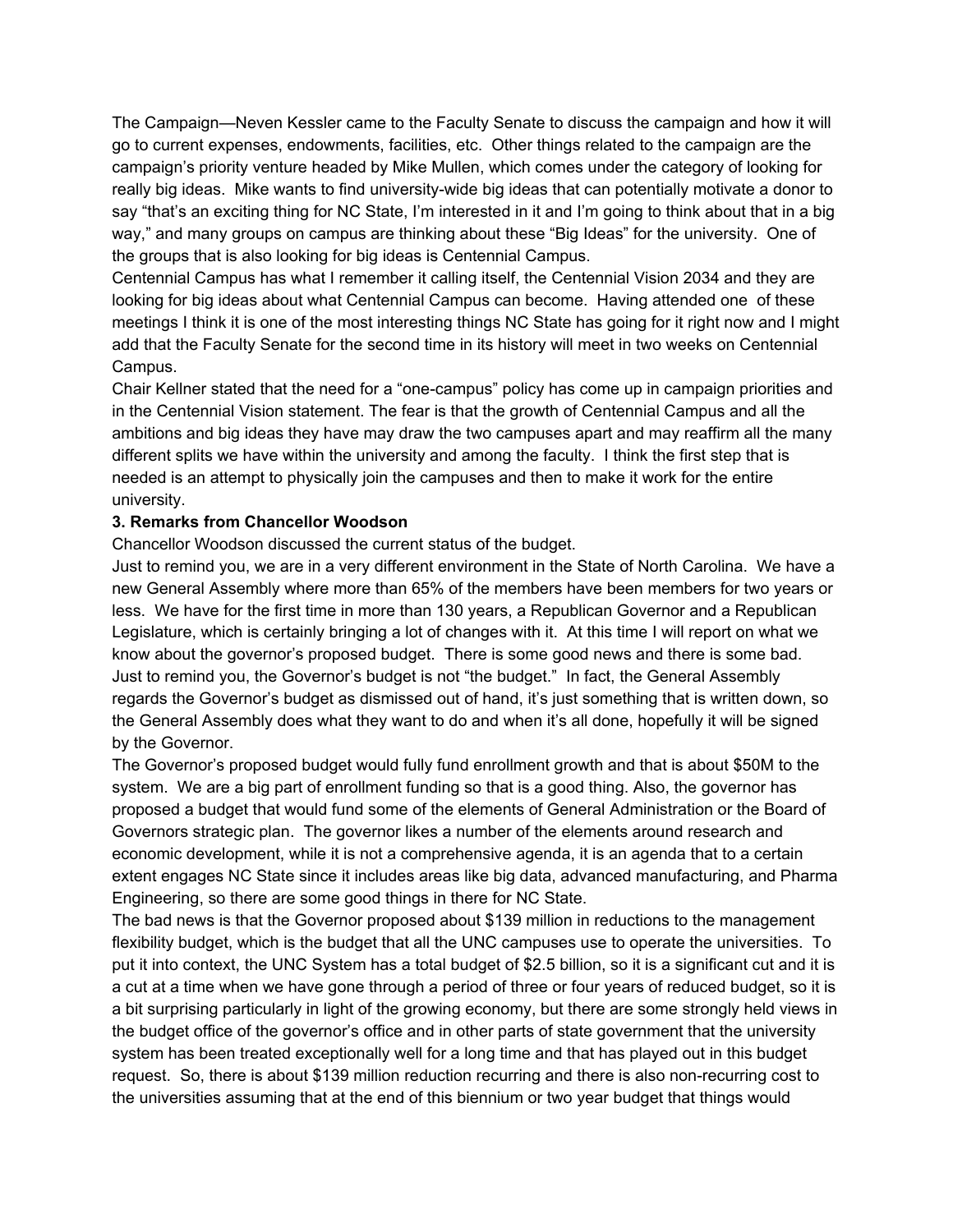improve and we wouldn't have to take it as recurring, but over the course of the next two years, in addition to the \$139 million we would lose, we'd lose \$43 million in the first year and \$30.6 million in the second year on a non-recurring basis. That would be cash that we would have to give back. The biggest issue from my vantage point is the Governor has also proposed for the first time in anyone's memory an additional tuition increase above and beyond what the Board of Governors approved, specifically for out of state students, a 12.3 percent increase for six campuses: NC State, A&T, UNC Wilmington, UNC Chapel Hill, UNC Charlotte, and ECU. That is a serious hit for us because most of our out of state students are graduate students and most of those students are supported by the university on the Graduate Student Support Plan or on contracts and grants. So, at the end of the day that is a budget cut to NC State and a bigger budget cut to NC State and Carolina than any other university in the system because of our heavy reliance on graduate students and out of state graduate students. It is better than it could have been and the reason is just before the governor released his budget we heard that he was considering in addition to a tuition increase on out of state students, a surcharge specifically on international graduate students. We would be the first campus in America to specifically charge a student more in tuition from India as compared to Indiana. This was not good. This would have sent a very strong signal for the state of North Carolina that would not be complimentary of our universities. Frankly, it would have a huge impact on the industries in the Triangle that rely on a lot of talent that we produce. We have worked hard over the course of the final week to educate the Governor and his staff and he was very responsive and some of our friends in the private sector were very influential, companies like SAS, IBM, etc. That is good news that it did not occur but we are still very concerned about the increase in out-of–state tuition. Now, the good news is that we are very affordable, the out of state tuition is well below many of our peers, but the bad news is the approach we are taking is the revenue that would be generated would be revenue that we had to generate and we would not even keep it, so the idea is that we would raise tuition on out of state students and it would raise about \$50 million dollars, which would go back to the General Assembly. It's a challenge and I suspect tomorrow at the General Assembly we will spend a lot of time talking about it.

The other big challenge for us is the governor proposed \$300 million for R&R for state agencies, but only \$50 million of that would go to the universities. In the past we have always operated under a plan where 50% of any R&R funding would go to the university system and 50% would go to the state agencies. We have about 60% of the facility infrastructure of the state on university campuses, so we certainly should receive at least 50% of the funding, but the current plan would only fund \$50 million out of the \$300 million for university R&R and that is for the whole system. There is also a 1% salary adjustment included in the budget.

This is a challenging proposal out of the Governor's office and the first time in a number of years where we started with a Governor's budget that we are working hard to change in the General Assembly. Many who have watched this over the years know that usually it's our best starting point, so we have some heavy lifting to do and we are talking about three key areas.

There were a lot of things that were talked about that didn't show up in the budget, so let's give a cheer for that. For example, conversations were about taking all of the indirect cost the university charged on grants and sending it back to the state, which is about \$200 million system-wide and about \$40 million at NC State, so that is obviously a huge hit to NC State and Carolina and frankly the out of state tuition increase is a big hit to our two institutions, so the out of state tuition increase is a challenge for us on two levels. The first is the proposed budget would actually take that money from us regardless, so the money would be gone with the idea that we are going to make it back by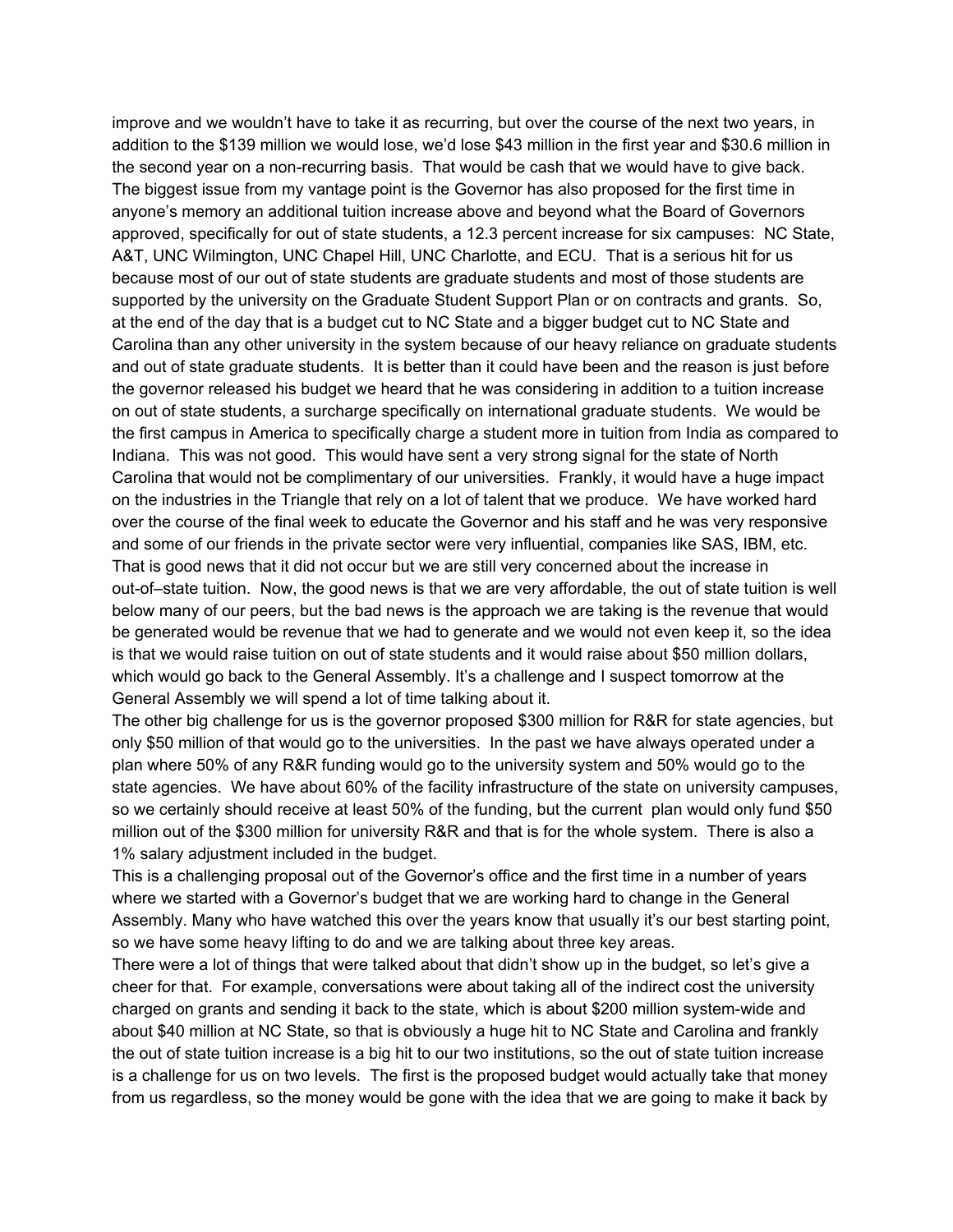the tuition increase. The reality is we are probably not going to have the out of state enrollment at the undergraduate level that we would like to have at NC State if we don't remain competitive. We are still working to grow our out of state enrollment to get to that 18% cap, not because we get the money, but because it enhances the university's reputation, it brings talent to the state of North Carolina, and it's good for our students to be surrounded by and interact with students from all over the world. We hope that we can have influence over this in the General Assembly and we are going to work hard to do that.

## *Questions and Comments*

Is there a projection on how much the university stands to lose with the out of state tuition increase? Systemwide it's \$50 million and NC State is 40 percent of that which is \$20 million.

What steps if any are occurring to give the university more budget flexibility in terms of carry overs of *money from year to year?*

We think we have a better chance at that in the General Assembly than we have had in a long time. We didn't know that we were going to have quite the battle monetarily to fight and so we are hoping to be fighting other battles like management flexibility and carrying forward money from year to year. I've spent a lot of time talking to Speaker Tillis and President ProTem Berger about management flexibility, incentivizing the university to save money so that we can actually use the money we save to benefit the university. I think there is a general sensitivity to that with this body, but we have got some pretty big fish to fry just to get ourselves back in line financially, so we are going to fight the battles over money as much as over flexibility, but we are seeking more authority over the way we manage our property system wide and we are seeking more authority over the way we use our resources in general.

## **4. Remarks from Provost Arden**

Provost Arden gave a PowerPoint presentation on Strategic Resource Priorities.

Provost Arden stated that this is the first part of a presentation that he has given to University Council about a month ago and he is giving it to department heads and Vice Provosts, getting us to think a little bit about the key elements of our strategic plan. He stated that he thinks we have a really good strategic plan, but would like for everyone to be thinking critically about if we are going to achieve the core elements of the plan. What is that going to take and particularly what is it going to take in terms of financial planning and space planning and some of the actions that we are going to have to put into place over the next several years?

The strategic plan was released this month, two years ago and it has several major goals:

1. Enhance the success of our students through educational innovation.

2. Enhance scholarship and research by investing in faculty and infrastructure.

3. Enhance interdisciplinary scholarship to address the grand challenges of society.

4. Enhance organizational excellence by creating a culture of constant improvement.

5. Enhance local and global engagement through focused strategic partnerships.

When you look at the plan, it is written at a very high level so that it focuses our attention on the big picture of things that we need to do. We followed this up in 2011 with an action plan and the action plan is meant to be a living document. It is meant to be a document that we modify and that we update, but it said essentially, these are exactly the actions that we are going to take in coming years to implement the major objectives of this plan, so I'd like to pull out some of those high priority actions that were identified in Fall 2011.

• Growing faculty 350 T/TT

• Keeping and replacing faculty 50 per year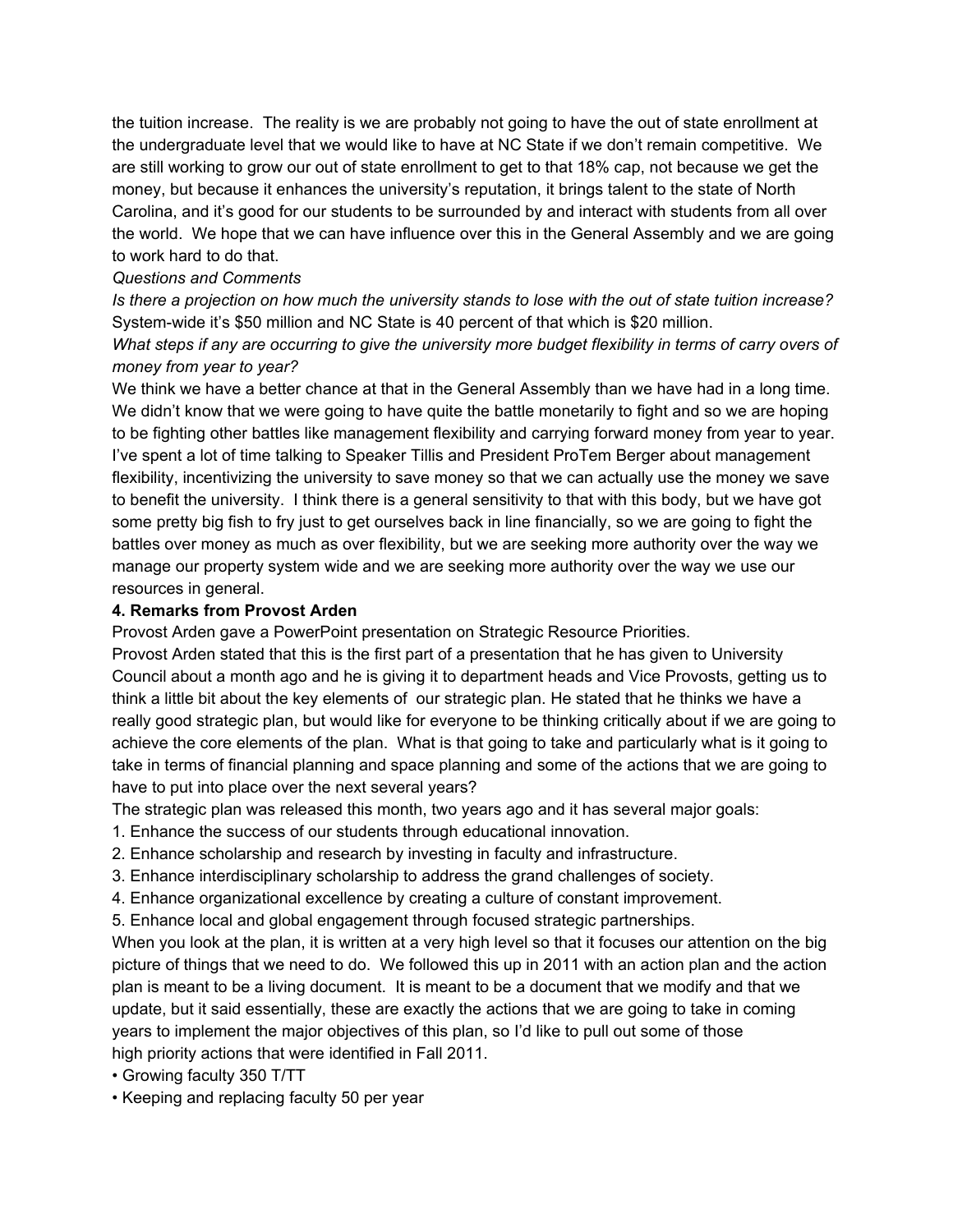- Increasing graduate enrollment 1751
- Increasing postdocs 150
- Adding academic advisers 40
- New Living and Learning Villages 4

We said that we would grow our faculty by about 350 over the next seven years by 2020. We estimate that we are going to have to retain or replace faculty who leave or retire at a rate of about 50 per year. Traditionally we were doing about 25 retentions a year. In the last academic years that went up to over 60 retentions and this year it has come back down more toward the traditional level, but we estimate that we are going to have to replace about 25 faculty and retain another 25 faculty each year.

We are going to increase graduate enrollment if all goes according to plans by more than 1700, increase post doctoral scholars on campus by 150, add 40 academic advisers across campus over the next seven years and set up four new living and learning villages. We have already funded and we are in the process of establishing the first of those four this fall. This is not a comprehensive list of actions this is just picking out some of the key things and some of the more expensive things that we are going to be doing over the next seven years.

This year alone we have about 70 faculty searches in progress, about 40 through the Faculty Excellence Hiring Program and another 30 through disciplinary hires in the departments, so everyone is working hard at bringing new faculty onto campus.

## **Underlying Assumptions**

| <b>GRADUATE STUDENTS</b>                                                            |  |
|-------------------------------------------------------------------------------------|--|
| 80% of PhD students supported                                                       |  |
| 25% of Master's students supported                                                  |  |
| Ave. Stipend - All of supported \$18,000                                            |  |
| GSSP ISTA (2013) - All of supported \$7,173                                         |  |
| GSSP TR (2013) – 75% of supported \$12,338<br>1 Tech: 2 Faculty, 1 Staff: 6 Faculty |  |
| OFFICE & OFFICE SUPPORT* REQUIREMENTS OTHER POSITION COSTS                          |  |
| Staff (\$45K+ benefits) \$58,500                                                    |  |
| Research Tech (\$55K + benefits) \$71,500                                           |  |
| Postdoc (\$50K + benefits) \$65,000                                                 |  |
| Advisors $(\$55K + benefits)$ \$71,500                                              |  |
|                                                                                     |  |
| Research space: 150 sf per research unit                                            |  |
| Learning & Living Village \$200,000 For annual operations and salaries              |  |
|                                                                                     |  |

\*Office and office support spaces include individual and shared workspaces as well as support rooms for conference, reception, etc.

Professional staff space (190 sf) is underestimated in today's exercise.

All calculations are using 2013 dollars with no inflation adjustments

# **New FTEs Across Campus**

Provost Arden reported that if we were free to implement the plan as it is, we would be adding something like 1700 bodies to campus over the next seven years. That is a number to keep in mind as we go forward.

### **Financial Resources Required**

Provost Arden reported that the bottom line is that to fully implement the plan by 2019-20 you would have a cost of about \$114 million and the total one-time cost would be up over \$200 million.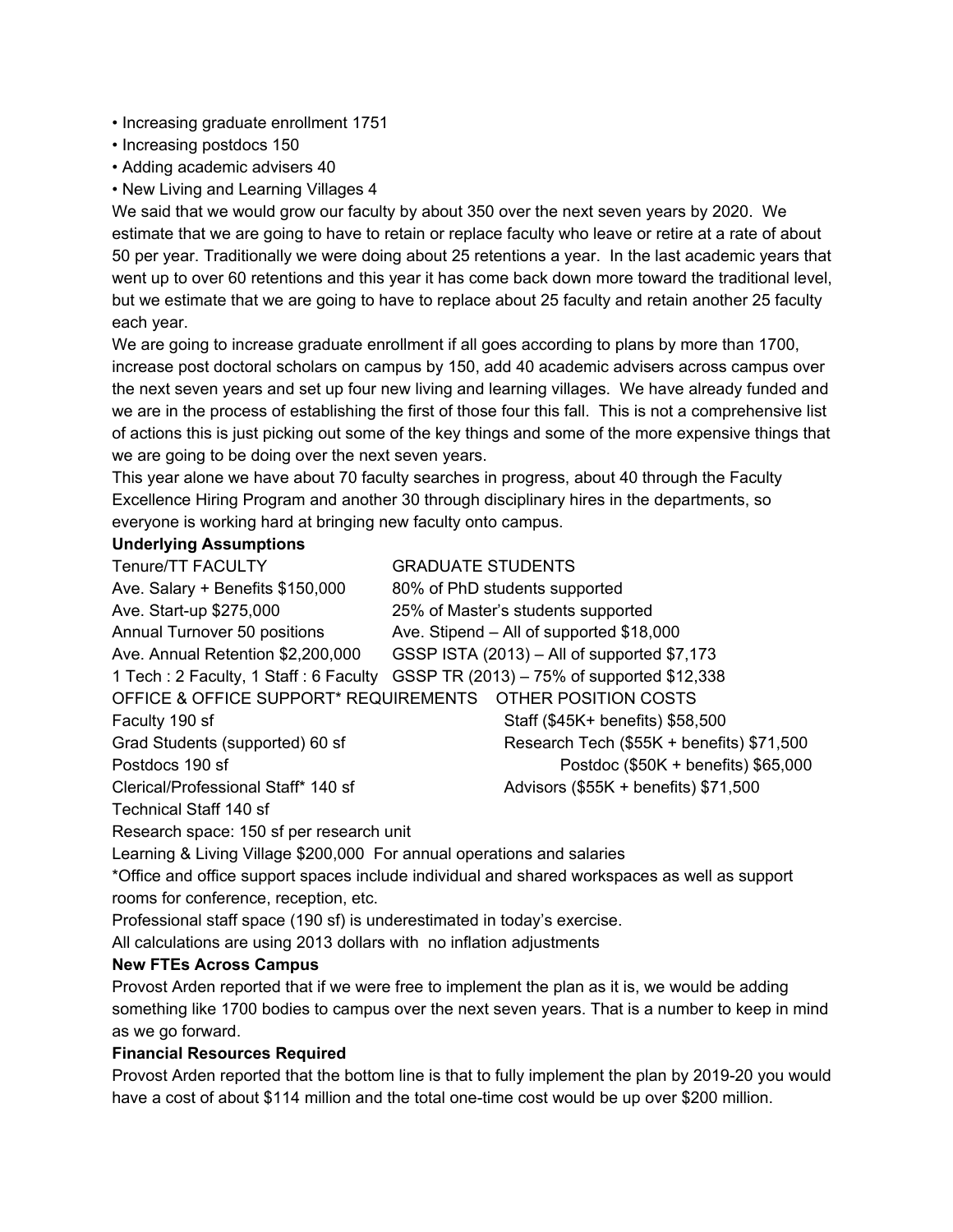#### **Cumulative Space Requirements**

The total space assignments:

The total cost is \$198 million. Provost Arden stated that we know that we are not going to build all new buildings so we have to have a discussion about what we could possibly think we would be able to attract as new total space, both office space and research space and what we are going to achieve by reassignment.

## **FY 201920 Summary**

The continuing budget that we would have to add is \$114 million, the cumulative one time space costs is \$208 million and the cumulative space costs if you build all new space is \$198 million. The context is that these are big numbers, so the first thing I want you to realize is that if we were to fully implement everything that we would like to do in terms of our major initiatives, it is not cheap. The other thing is that you have to look at this in the context of our budget which is a \$1.3 billion budget in this year. It's a lot but it is achievable and the bottom line is we now have to transition into some assessment of how much is this going to be in view of our current budget to how much we think we will possibly be able to develop as new resources and how much will have to be reassigned from our current budget. So, that is about the first third of the presentation. The next two thirds talks about going through each of these different ways that new money comes to the university and talks about what we think of the options or opportunities for having new resources to come to the university in that way and which are ways that are going to be very limited. The main ways that new resources come into the university is either through campus initiated tuition increases, fees that come back to the university, increase appropriations, grant contract income, endowment and campaign, and sales and services. We need to as an institution, we need to be thinking very seriously about how we will reallocate the resources that we have if we are going to achieve these priorities.

We have been able to get off to a pretty good start over the last two years in terms of our strategic plan and we have been able to do that through a couple of mechanisms that I tried to be very transparent about. One is that during the tough budget years and we have had three very tough budget years, we were frequently cut a little more than we needed to so that we could centralize the assets and resources to use one of two ways, to buffer other cuts as they would occur down the line or to begin strategic initiatives. Secondly, for new resources that came to the university predominantly through enrollment growth and campus initiated tuition increases the vast majority of those were allocated on a one time basis rather than a recurring basis, so once again we would have the resources to either offset future cuts or to initiate new strategies. As we go into this new paradigm it's going to be stressful. We are not going to have the resources that we have had in the last year or two to both buffer those cuts and continue implementing the strategic initiative at the same pace that we have been doing, so we are going to have to make some difficult decisions and the decisions are going to be do we scale back on our objectives, do we not buffer those cuts if they come to us to the same extent that we have done, do we buffer those cuts and scale back on some of our strategic priorities. This is a discussion I hope to have with you on an ongoing basis over the coming year. This should be a group discussion because I think no one would argue with the fact that if we are going to move forward as an institution we cannot simply keep doing what we are doing and just take cuts across the board as often we have done in the past and as other institutions continue to do. We are going to have to find a way to reallocate some of the resources that we have even in the face of potential cuts to new strategic initiatives. That is the discussion I hope to open up with you. As we go through the fall and as we know better where our budget is as we go through the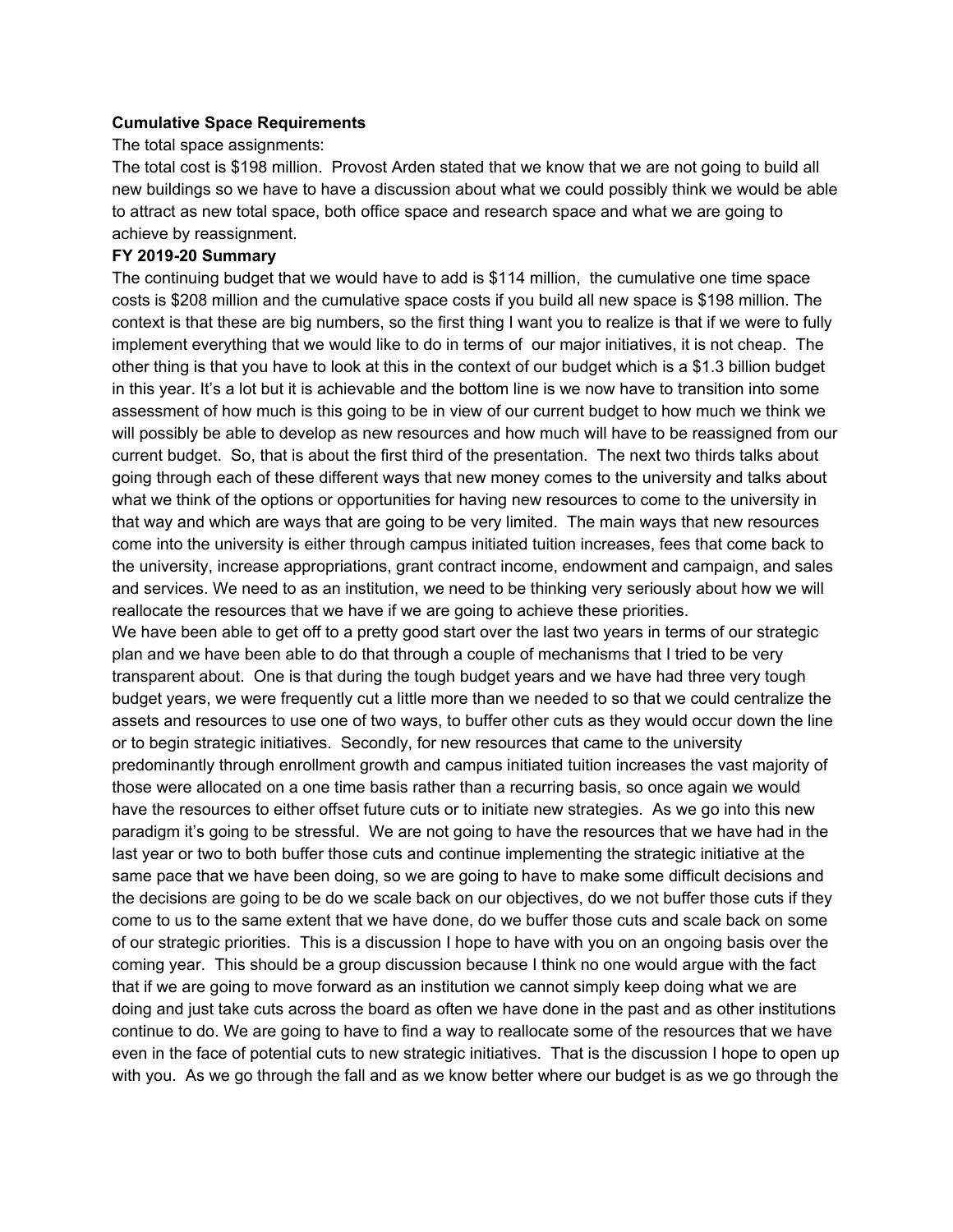summer and where we are in terms of our strategic resources, we will be able to have this in a more complete discussion.

*Questions and Comments:*

A considerable part of the budget claims salaries and other costs and in some colleges that is quite *substantial, so how are we going to deal with that in your plans to move forward?*

In the institution as a whole more than 60% of our total expenditures are on personnel. In some colleges those fixed costs are escalating very high, meaning that expendable budget and operating funds are at a minimum. We are going to have to focus on those units. We are going to have to look at the rates which, we can hire, the rate which we can allocate new resources. We are going to have to look at whether or not we can maintain the same rate of turnover as we have done in some of the other colleges and I have already begun the discussion with deans in some colleges about where their balance is going to be over the next couple of years in terms of allocating new resources and refilling positions right now versus a strategy of shoring up our base and returning a little bit of operating money to the budget and then accelerating back end loading to the strategic plan to the best of our ability.

*Where do you see over the next six months or year the particular venues to these conversations?* We have multiple venues. I think the Faculty Senate is an important venue for this discussion. I think that some of the other meetings that we have on a regular basis are going to be important, but I'm also happy to come and talk to the individual colleges along side the deans in each of the colleges so that this is truly an open discussion.

*Would you say a few words about the College of Sciences, Agriculture and Life Sciences and the new departments?*

This is going to be done in one year and I think this is the right way to do it, it has been an inclusive process and there have been difficult decisions to make, but I think we have made good decisions. I want to give a tremendous amount of kudos to Rich Linton, Dean of the College of Agriculture and Life Sciences and Dan Solomon, Dean of PAMS who will become the inaugural Dean of the College of Sciences because they have both led really thorough inclusive strategic planning processes within those colleges. Recently the faculty and deans have come forward with structures that are going to be taken to the Board of Trustees for notification purposes and essentially those faculty who are going to be moving into the College of Sciences would go into one large department of Biological Sciences and in the College of Agriculture and Life Sciences there are going to be a couple of changes. The department of Plant Biology will become the Department of Plant and Microbial Biology and many of the other faculty will go into a new department, the Department of Applied Ecology, so I think that these are really good structures. There are still details to work out but the majority of those details have already been worked out. We are very excited about this and I think that we will have on track the ability to have two exceptional colleges.

#### **5. Approval of the Minutes, Daivd Zonderman, Chair Elect of the NCSU Faculty**

The minutes of the October 16, 2012 General Faculty meeting were approved as submitted.

#### **6. Remarks from Tom Ross, President of the UNC System**

I wanted to come not to just talk about strategic planning, but to have an opportunity to talk with you about what's on your mind or any issues concerning you. I want to tell you that I deeply appreciate what you do and I really mean it. When I first came into higher education I told a story about a faculty member who changed my life because when I went to college I wasn't all that interested in being there. My first year's transcript actually reflects my desire not to be there but then my sophomore year I went on a new program abroad travelling with six other students and one faculty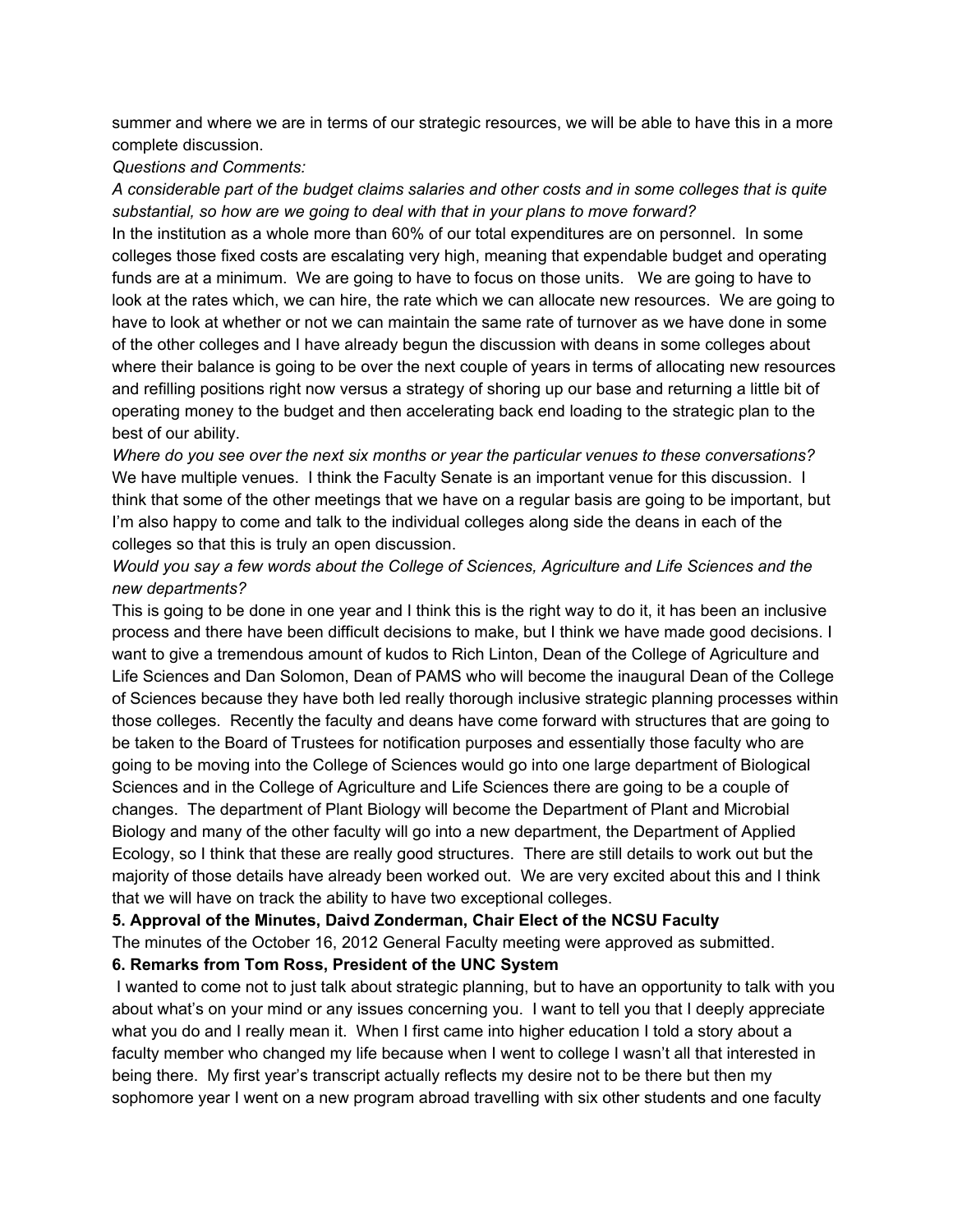member and it transformed my view of learning and my view of the importance of education. He remains my closest thing to a father today. You do that every day. You might not always know it and somebody may not tell you, but I promise you, you do it.

We are very fortunate to have Randy Woodson. He is a star, not just in our system, but nationally and we are very fortunate to have him at NC State so thanks Chancellor for what you do and thank you Warwick for what you do. You guys are a terrific team.

I want to address a few things about the strategic plan and then I'm happy to address questions about anything that's on you mind.

We have received some nice comments and some criticism about the strategic plan. One of the criticisms that we received was about the process, the timing, whether are not people had an opportunity to be involved as much as they would like to have been. I'm the first to say it wasn't the timing I would have chosen. It wasn't a perfect process. I think it was a good process but not a perfect process, but I want to explain a little bit about why we did it in the time frame we did and what we tried to accomplish.

The code requires that we produce a five-year plan for our Board, it specifically talks about the General Administration producing a five-year plan for the Board of Governors. Before UNC Tomorrow it was pretty much GA staff preparing and giving it to the Board of Governors and then when Erskine Bowles was President he decided to do a broader look at the university, it was an independent plan to just look at the future of the university. I was fortunate when I was in my job at Davidson to serve on that Commission as the private college representative and so the Commission went around the state and met with lots of people and had a lot of faculty and community involvement and I think produced a very valuable document. We started with that. We did not throw that aside, although some on our Board probably would have, but I think we tried to say to them, look, this has got a lot of good stuff in it, most of which hasn't changed in terms of the desire of people of North Carolina and how they want to engage with their university. What has changed is that it was adopted in early 2007 and you might remember that there has been some economic difficulty since then and the world is a completely different place. What we felt was important was we would take what we learned from UNC Tomorrow and try to absorb that information but also recognize the different times that we are living in, the circumstances that the university has been through and then figure out where we are going to go from here.

The timing was short intentionally, because we knew as we started this process last summer that there was going to be a new governor and we also thought that there was going to be a large number of new legislators and we were right about that. We are now somewhere around 170 members who have served one term or less, so there is a great deal of newness at the General Assembly. There is newness in the Governor's Office and come July 1 there will be considerable newness on the Board of Governors. I was elected President a little over two years ago and on July 1 there will 29 of the 30 members that would have come on since I did, so there will be a good deal of inexperience there as well. So I thought and the Board agreed that we should come up with a plan that would articulate to the Legislature why the university was worth its consideration and why it was valuable to continue to invest in the university. Again, I think there are parts of the plan people agree with and parts that they don't agree with and I'm happy to talk about those, but I think the fact that we have a plan has been helpful. I don't know if you will see that by looking at the Governor's budget, but in the discussions that we are having with the General Assembly and others we are in a better position because we have a plan than if we didn't have one.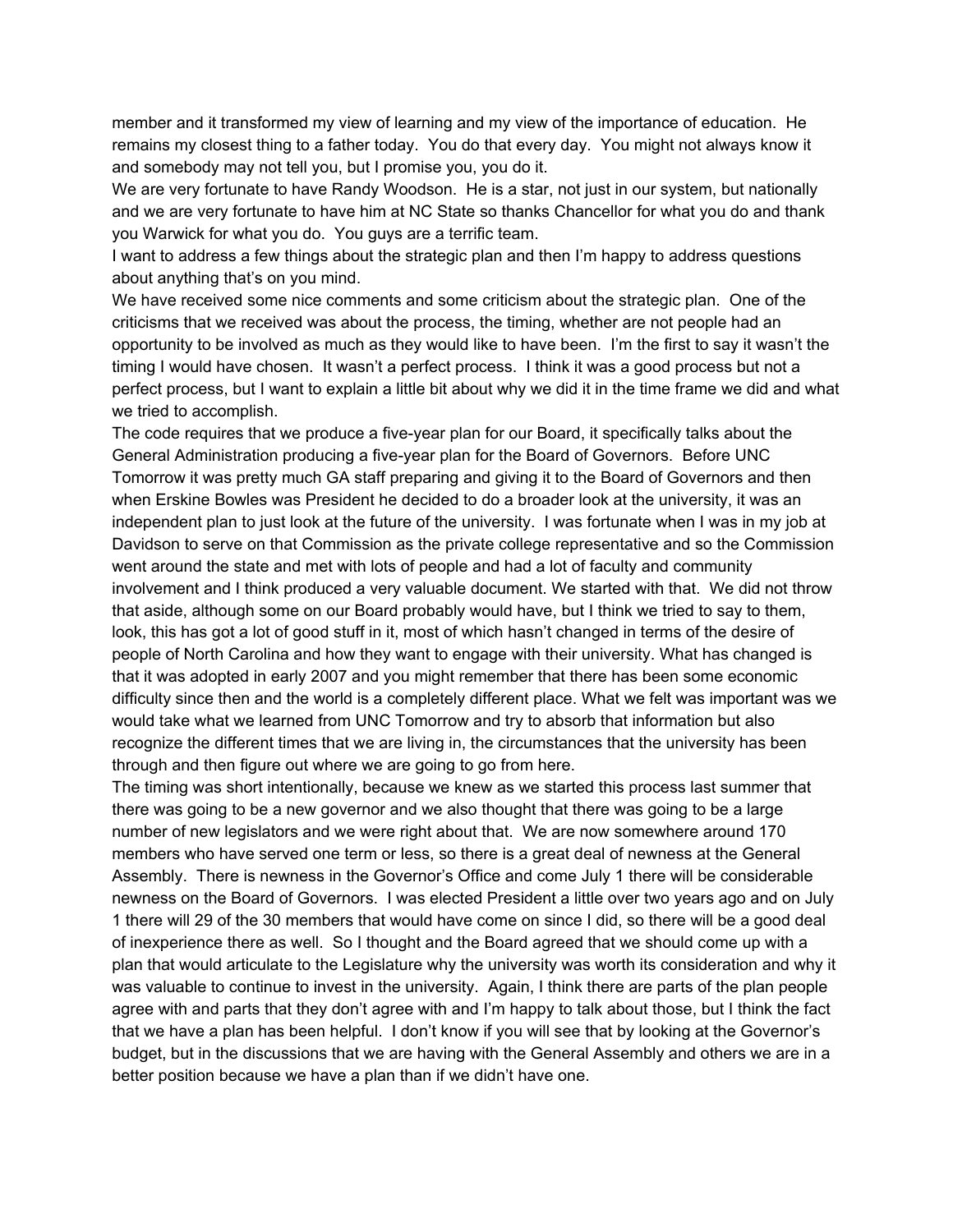One of the keys for me was to work with our Board and try to get buy-in from policy makers in the business community and others for an educational attainment goal for North Carolina. Why do I think that's important? First of all I think if one is worried about the future of the economy of North Carolina then you have to worry about whether we are going to have sufficient talent to meet the demands of tomorrow's work force. Most of the projections we see would argue for more rather than fewer educated individuals, more people with a college degree or a masters or doctorate than fewer. There are some members who would argue for fewer. I think there is an explanation why they come out the way they do and I don't think it's very good direction for us, so if you believe that the jobs of tomorrow are going to require more education, then we have a lot of work to do in North Carolina because we are a state that is in the middle of the pack, we have about 26% of our adult residents who have a bachelor degree or higher. There are a number of states that are way ahead of us, though it was pointed out by one our board members, there is not causation, but there is a lot of correlation between higher education and lots of other factors that are beneficial to society, so there will be less incarceration in your state if you have a higher educated population. There will be fewer people taking advantage of public benefits of one kind or another if you have a higher educated population. There will be more people engaged civically, either volunteering in their community or in other ways. There will be school children that are more college ready in a higher educated state, so there are a lot of benefits to having an educated population beyond the work force and we have articulated that in the plan.

We set a goal of 32% which we believe can be accomplished, although it will be hard in the next five years and if we stay on that trajectory we will be a top educated state by 2025. I hope that is a goal that people will buy into. My theory was that once you had that goal you had to figure out how to get there, so we've tried to map back from that 32% and look at what we would have to do as a state, not just as the university, but what we would have to have in terms of in-migration, what we would have to have in terms of degree productions by the privates and what would we need to do as a university and we have figured some places where we think we can make a difference by paying more attention to retention and graduation, because that's the group we already have and it's the least expensive, fastest way to improve the number of degrees that we already have, but we also know that won't be enough. There are 1.5 million North Carolinians who have some credit but don't have a degree. We want to target that group. We have the second largest number of active military based in North Carolina than any state in the country. Many of them will be separating as a result of reductions in the military budget and hopefully a few awards, so they are going to be coming out with benefits looking for educational opportunities and we want to be able to serve them. We can do a better job with transfers. We can have a better and clearer articulation agreement with Community Colleges, so there are a lot of things that we can do. We can put some numbers around what they will cost us and by having a goal that hopefully people have bought into, so if we are going to meet the goal we have to have resources so we are able to articulate why they need to invest. We also recognize that investing in more degrees wasn't worth the investment unless they are quality degrees and so we have taken some steps to try to enhance academic quality. We are moving in some areas that I think are new that are creating some concern. I'm not sure that they should but they are and one is around general education. There are people who think you need a prescribed list of courses you have to take for your general education. What we are looking at is trying to come together as a university around a set of competencies that we think our students should have when they graduate and then leave it to the faculty to figure out how to design the courses that will produce those results. Frankly, there are some of these areas where if we don't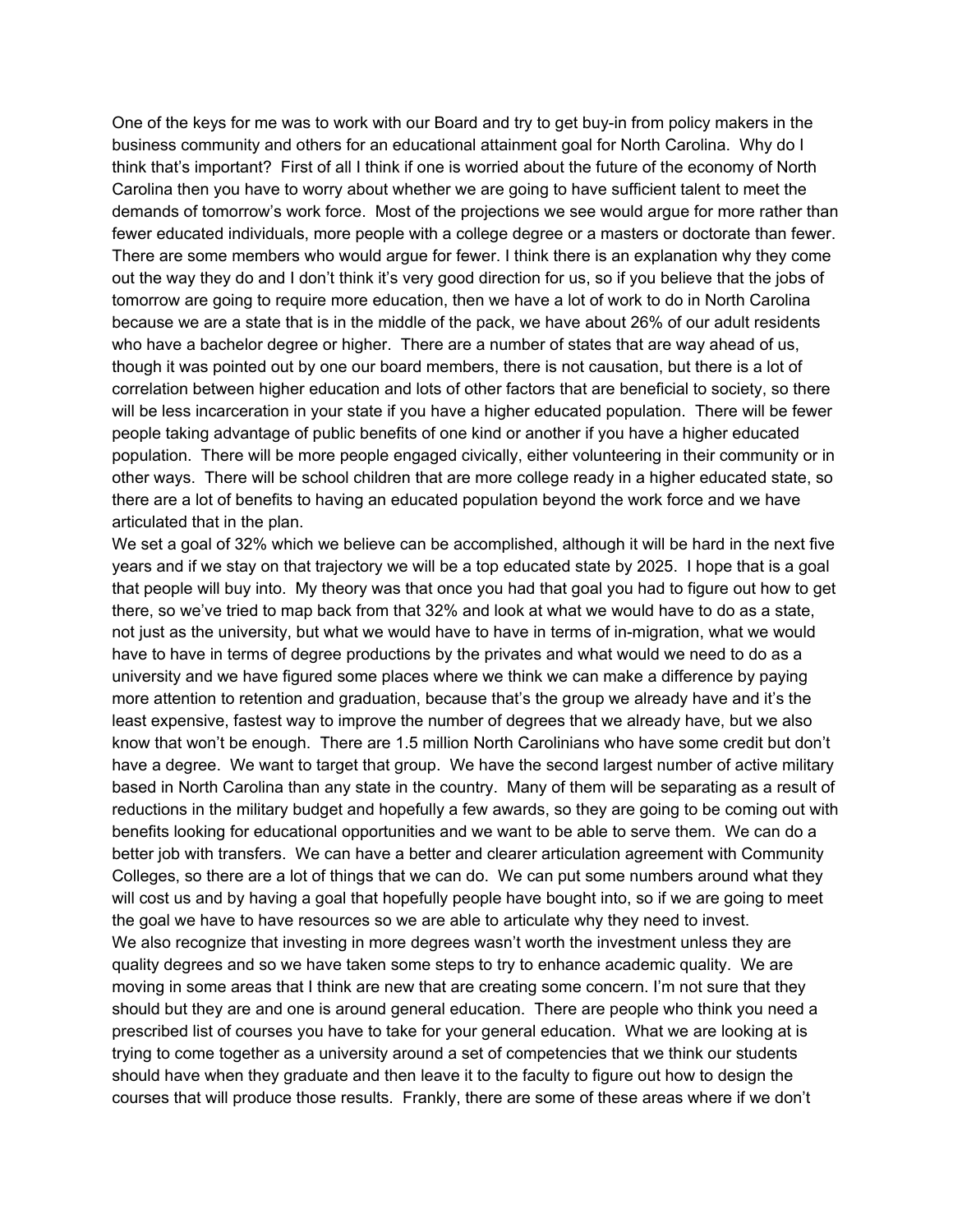take the lead we might end up with a list of courses that we are going to have to teach and part of this process for me was to get through a strategic plan that left the university in a place to implement the plan and be in control of it as opposed to have our future controlled for us.

We have looked at some particular opportunities for ways we think we can continue to serve North Carolina and that we actually worked with one of our business schools to produce a return on investment model where we can show the legislature that if you invest this amount in research that it produces this outcome in terms of return on investment. All that is based on historical data where the state has made investments or the Federal Government has made investments previously in research and we know it produces a real return on investment and we want to be able to demonstrate that to a legislature, some of who believe research is not necessary and not appropriate for universities to engage in, so we have big gaps on what's important and what isn't in the legislature. You know I think that we have positioned ourselves to do some good things for the university. It's not a perfect plan, for sure. It is one that has been criticized and I'm sure will continue to be. We have also identified some areas where we could be more efficient and one of those for example, requires on average 120 hours for our students to graduate, on average our students take 140 hours. If we could cut that back to 134, which still gives them some flexibility to take a few extra courses or maybe change their major once as opposed to six or seven times. If we can get that down to 134 hours we are going to save millions of dollars for the parents and students in tuition. We are also going to avoid substantial cost and additional enrollment dollars. We will create more capacity for us to educate more students or we will lower cost, because we won't be teaching as many credit hours per student.

So, we are about the business of implementing. This is the key time, this is the time we need your involvement. We will be sending out letters this week to members of the faculty at every campus inviting them to participate in the first three task forces that we are creating to work on some of these issues. I can assure you faculty will be heavily involved every step of the way. We are working closely with the Faculty Assembly to make those appointments so that we get people who are both interested and have the time and bring the expertise to help us to implement the plan in the right way.

### *Questions and Comments:*

# *Can you talk a little bit about the McKinsey Report?*

The report is valuable but it's not perfect and certainly not something that we are going to be driven by.

# How would you characterize the role of distance education in the strategic plan and do you think it's *wise and do you think it's possible?*

I think we are entering a time in which we are going to have more distance education, so I think it's wise. I think what distance education looks like, we don't know for sure yet. As public universities we have to be careful not to try to make decisions when we don't know what the outcome is likely to be, because we are not like some private institutions that can afford to invest in a new idea that may or may not work. Whether it's going to work, I don't know. Some of them aren't even sure what their goal is, so we are not going to rush down that road until we have a better understanding of what it looks like. Will we try to make it possible like on this campus last year, for a student who is registered at NC State to take an online course at NC State without paying extra tuition, sure. We are going to try to do that on all of our campuses, it's not a good policy I think, because it discourages online courses and I don't know that we want to do that, but I'm not someone who believes in shutting down campuses because everyone is going to be doing their work online.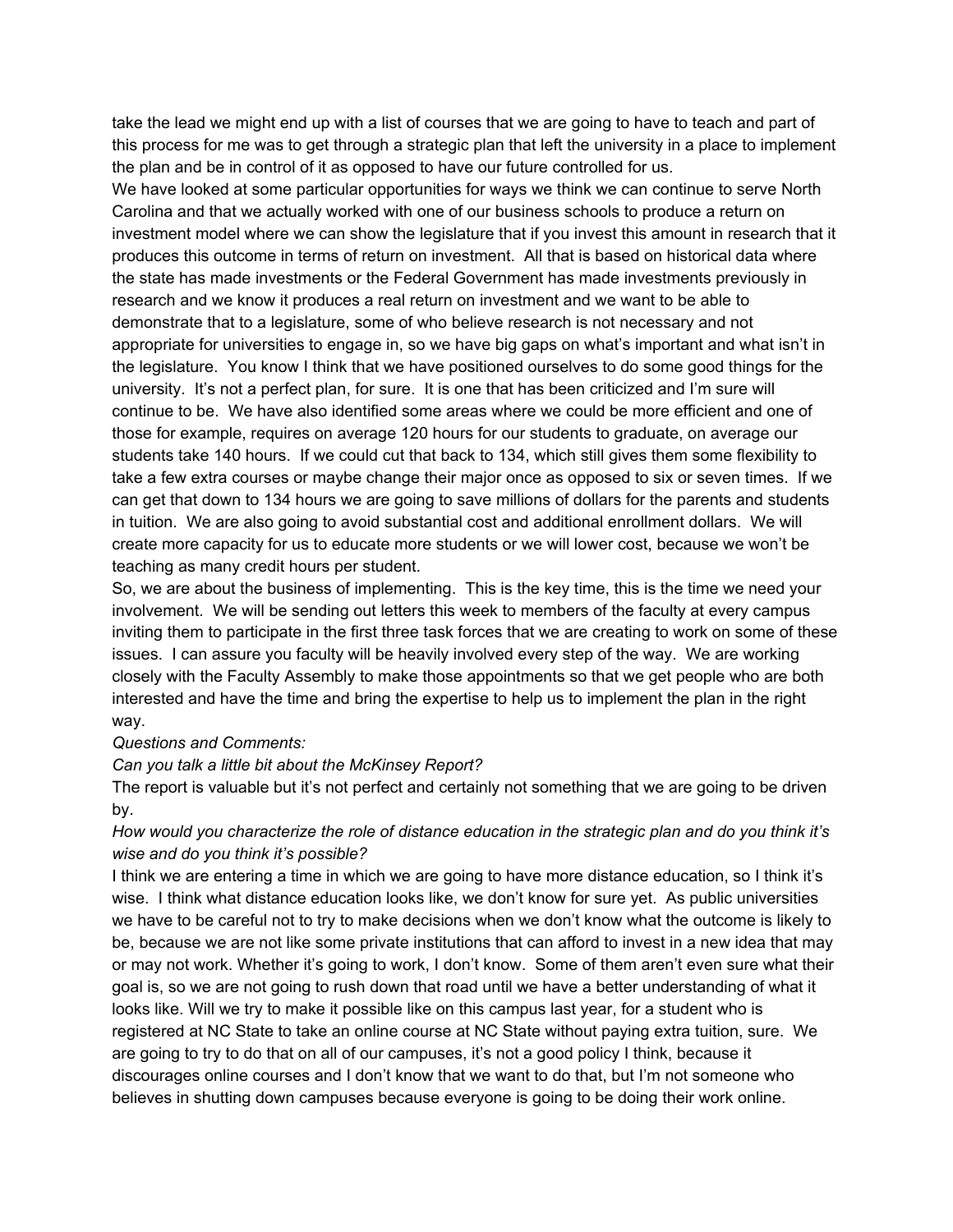Human beings learn from each other and in the ideal world I think they learn best from each other and sometimes that is best using technology but not always, so I think where we will end up is using technology to improve pedagogy in the class rooms. We will use technology to create flipped classrooms and hybrid courses. We will have distance education courses where it's all on line. We will have courses offered that won't be a full semester long, so I think we are going to have a lot of different delivery methods that are going to come out, but they are going to rely on faculty because that's who teaches and that is who we have to have teach. I think there is a lot we can do to help faculty understand technology and to find faculty members that are really good at it and using it already, so there is a lot I think we can do in a positive direction without shooting before we aim. *You said there were members in the Legislature who didn't see the value of faculty research in the universities. How deep does that sentiment run and what kind of measures are people like you taking?*

We have lots of ways we are trying to do it already. The ones that help them the most to overcome this are obviously examples of research that has led to some product, technology, or discovery that they can get their hands around. Where they don't see the value sometimes is what they would characterize as just a bunch of research that gets put in a paper or book and put on the shelf and nobody reads it and that is kind of their mentality about research. What I think they miss is that faculty that are at the top of their game or at the edge of their profession are the best teachers and are the most engaged scholars. If you want them to be stale and uninteresting and boring and lose students, then tell them not to do research. Then there is the whole value beyond what it does for the faculty member, so students actually are engaged with faculty and research. That is part of teaching today. If we are not involving students in research they are not getting the quality of education they need, because they can't think across disciplines and they can't think with depth if they don't understand the importance of research. The legislation needs to understand that it's all integrated, you can't break it apart. We have got to get the message out and it's hard because you are dealing with people who some have never done research and they don't understand it's value. Do you see a conflict in the UNC System's goal for the 32% education in North Carolina and NC *State reducing undergraduate enrollment.*

No, I don't see a conflict. I think what we have to do to meet this goal are several things. One is we have to do a better job with the students that we have. We have some institutions where we could do better and there are some steps that we have already taken to increase admission standards that I think are helping, things that we can do that will help retention and help graduation and help student success. That is going to be part of what we have to do and then these other populations which we used to call alternative students, which are increasingly main stream students are the populations that we need to target and we are going to do that. We also have campuses that have capacity to absorb them, so I don't see it as a conflict. We still have a long way to go to figure out exactly whether we can do this or not, but our best numbers right now are we think we can by using all these strategies in the plan.

Speaking of UNC Tomorrow, their third goal is serving the people of North Carolina and that is what *Erskine Bowles was trying to emphasize. I wonder if you could speak about the third goal.* I think it is important to point out that these are strategies for new things. This doesn't mean that we are going to stop doing everything else. One of the most important possibilities, I believe for our abilities to serve is "Reach and See" which is the new web portal that allows anyone to connect to our faculty, see what research they are doing, see how it might help them in their business and their daily life. Those are some ongoing areas where we think there is real potential. We identified some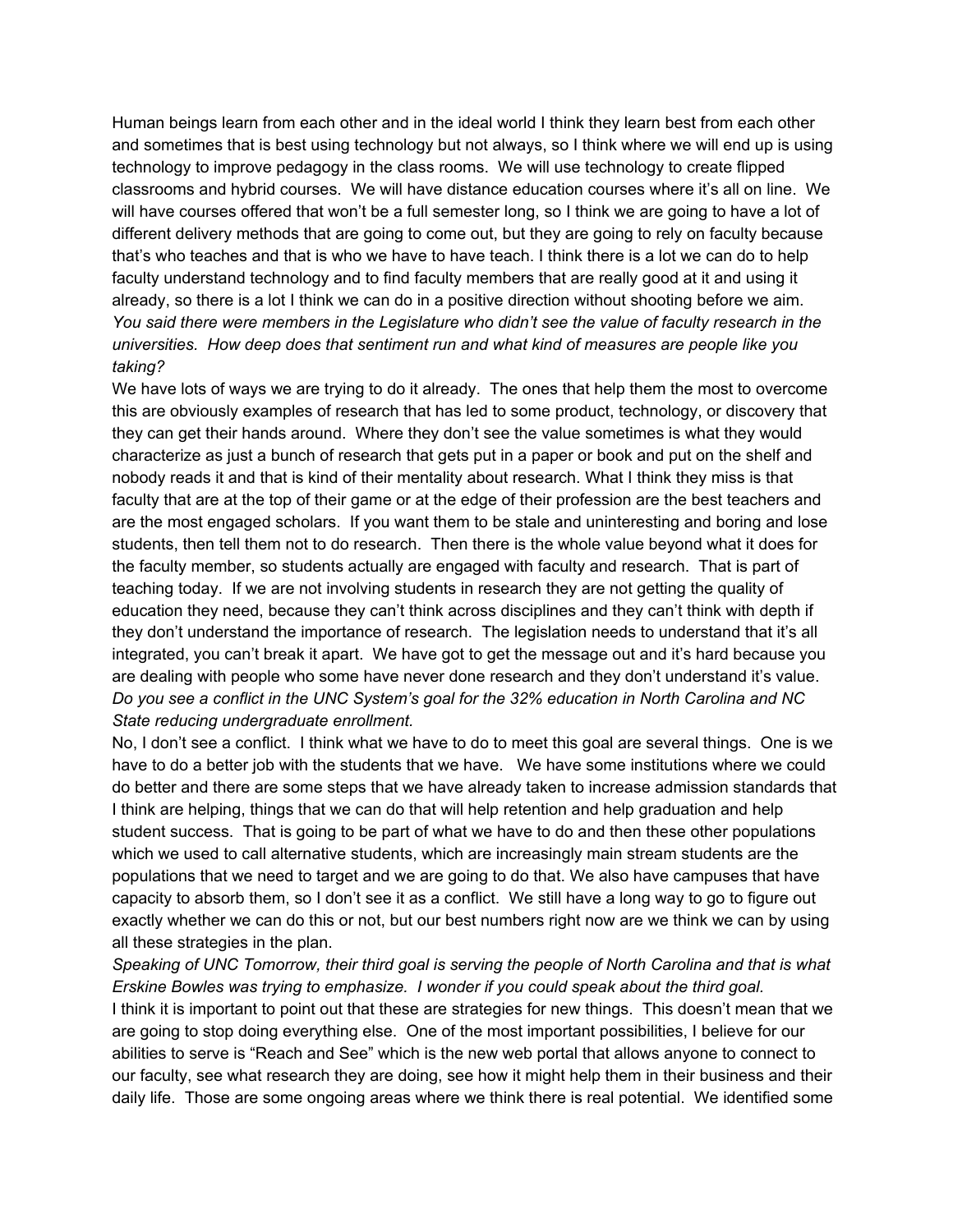key areas where we believed North Carolina is well positioned to make a difference to the state in terms of the economic future to the state, advanced manufacturing where this institution would play a huge role, green energy and clean technology around energy, again this institution but others and part of what we want to do is bring the strengths of our various institutions together more and take advantage of those. Another one that I think we can do is strengthen teacher quality. We do a lot of work with teachers already. We need to think through how we might re-envision teacher preparation and what we need to do about new teacher support. Those are areas we know work and we have to figure out ways to invest more in them.

*Instate undergraduate tuition rates have increased by a large margin over the last few years. How much can that rate be expected to increase in the strategic plan?*

The strategic plan doesn't set a number. What it says is we are going to develop a new four year plan after this one. The last one had a 6.5% cap on it and we allowed the campuses after the \$400 million cut to propose higher increases and that was a two year plan and this year the second year of those went into effect with a few modifications. I think we should be very proud that North Carolina still has for every one of our institutions, tuition that is either at the very bottom of their peer group or second to the bottom of their peer group, but that doesn't mean that it's affordable. Part of what has happened to us is that we have sustained substantial cuts in financial aid, so that's a real struggle for students. We also should be proud that our debt for the average graduate is much lower than the national average, but it's still debt. I deeply believe in keeping tuition low, I deeply believe in the quality of institutions. We have got to make our case to the Legislature that we depend on them and that the people of North Carolina need them to step up if we are going to keep tuition low. Tuition is an issue and what we want to do is try to keep it as low as we can.

*Will you comment on how human science and technology will fit into the strategic plan?* The strategic plan is around some specific new things. I'm a graduate of a Liberal Arts college and I don't think you will find anyone who believes more deeply in the liberal arts than I do. When I talked about being able to think across disciplines and breadth, you only get that from a strong liberal arts background. The depth part of it, the internships, those kind of depth experiences are also critical to creating what everybody has called a "T" shaped person and I think that is what we need to be producing and we can't do it without liberal arts. The liberal arts are what separated the United States system of higher education from the rest of the world. While we are better than the rest of the world, we are losing ground fast, why would we want to change what's at the very core of who we are. I can't see us doing that.

*You talked about keeping tuition low. Have there been any thoughts given to a graduated scale on tuition.*

I don't think we've given thought to whether we will charge you more if you want to be an engineer. I think what we have thought about is differential tuition based on the cost of the program. We've ventured a little bit down that road to see how people like it and it may be that we will look at that more closely as time goes along because there are programs that are very expensive to operate, but are very important and so we may have to have differential tuition there. The problem I have with saying we are going to charge you more based upon what you think you might end up doing is I don't think our job is preparing people for their first job. I think our job is preparing people for their last job because they are going to have lots of jobs in between and we need to create them in a world where they can move and be flexible and go from one job to another. I do think differential based on cost may be something that we might have to look at over time and frankly we are doing that in some graduate programs already.